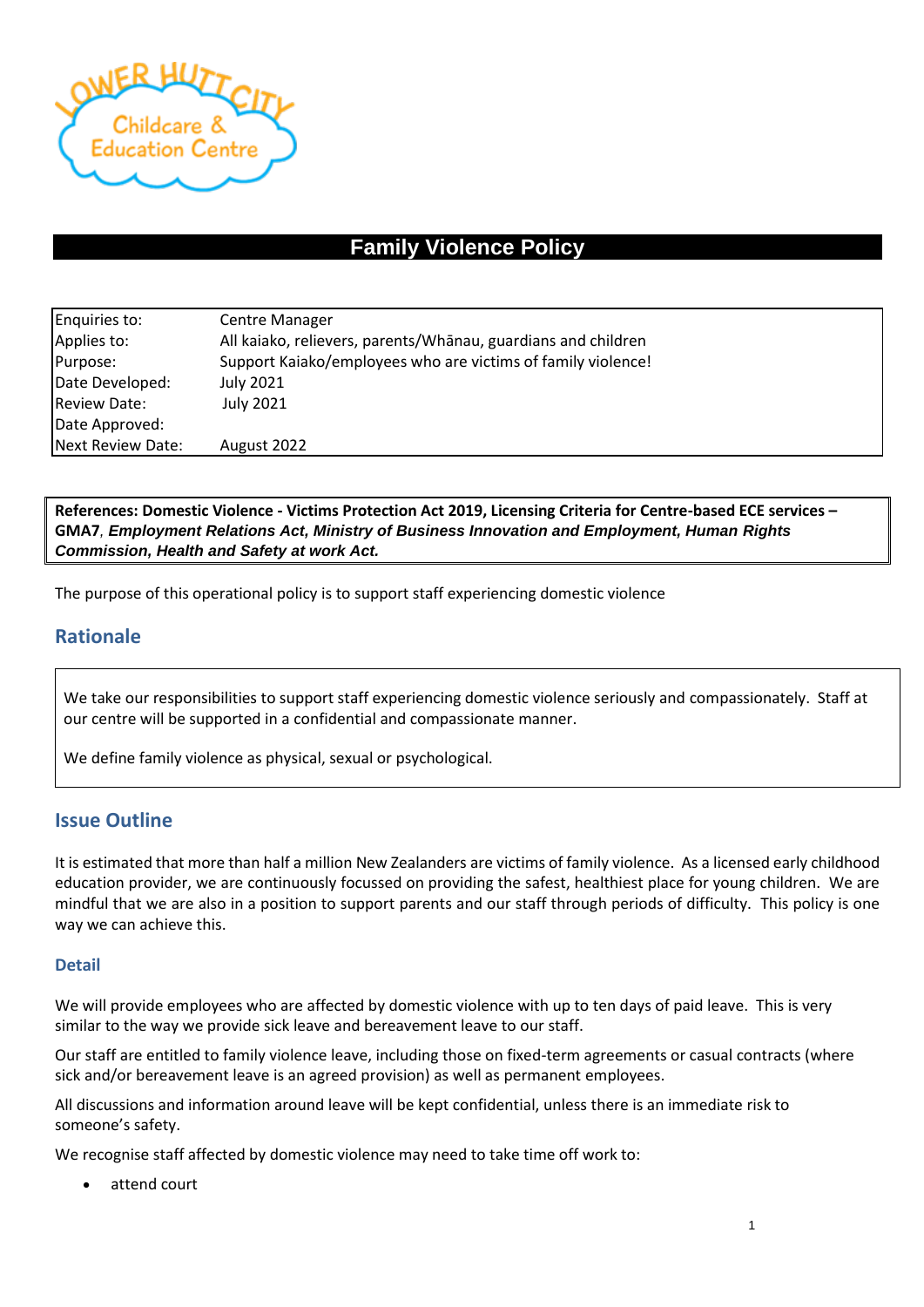- seek medical attention
- go to counselling
- relocate or seek alternative accommodation
- go to an appointment with the bank
- meet with their children's preschool / school
- seek any other support needed during a time of crisis.

Staff who have perpetrated family violence may need time off to attend court or stop violence programmes. We will provide you with the opportunity to have time off or flexible hours to allow you to seek help to stop using violence.

# **Domestic violence**

### **Leave**

Our staff can take up to ten days of paid domestic violence leave per year if they are affected by domestic violence, in addition to annual leave and sick leave, once they have completed six month's continuous service. Additional leave (paid or unpaid), if required, may be available at the Centre Manager's discretion.

Employees who have been affected by domestic violence can take paid domestic violence leave if:

- they have six months' current continuous employment with the same employer, or
- they have worked for the employer for six months for:
- an average of 10 hours per week, and
- at least one hour in every week or 40 hours in every month.

We may ask for supporting information from the police, government departments, a health professional or a family violence support service. This will be at the discretion of the Centre Manager.

The website [www.employment.govt.nz](http://www.employment.govt.nz/) search for domestic violence leave for further details regarding appling for leave.

# **For employees supporting someone affected by family violence**

**Unpaid leave** will be available for employees who are supporting someone affected by family violence, eg to go with them to court, to hospital or to mind children, at the discretion of the Centre Manager

#### **For employees who have perpetrated family violence**

**Unpaid leave** will be available for perpetrators who are committed to rehabilitation, at the discretion of the Centre Manager.

#### **Short-term safety measures**

A workplace safety plan will be developed between the staff member who is concerned about their safety at work due to domestic violence and the Centre Manager.

The staff member is entitled to request short-term flexible working arrangements, including:

- flexibility in work hours and days of work
- flexibility in duties at work.

Short-term flexible working requests will be considered urgently (within 10 working days or sooner).

The plan might also cover areas like:

- stopping the perpetrator from contacting the victim at work
- re-routing pay slips and changing bank accounts